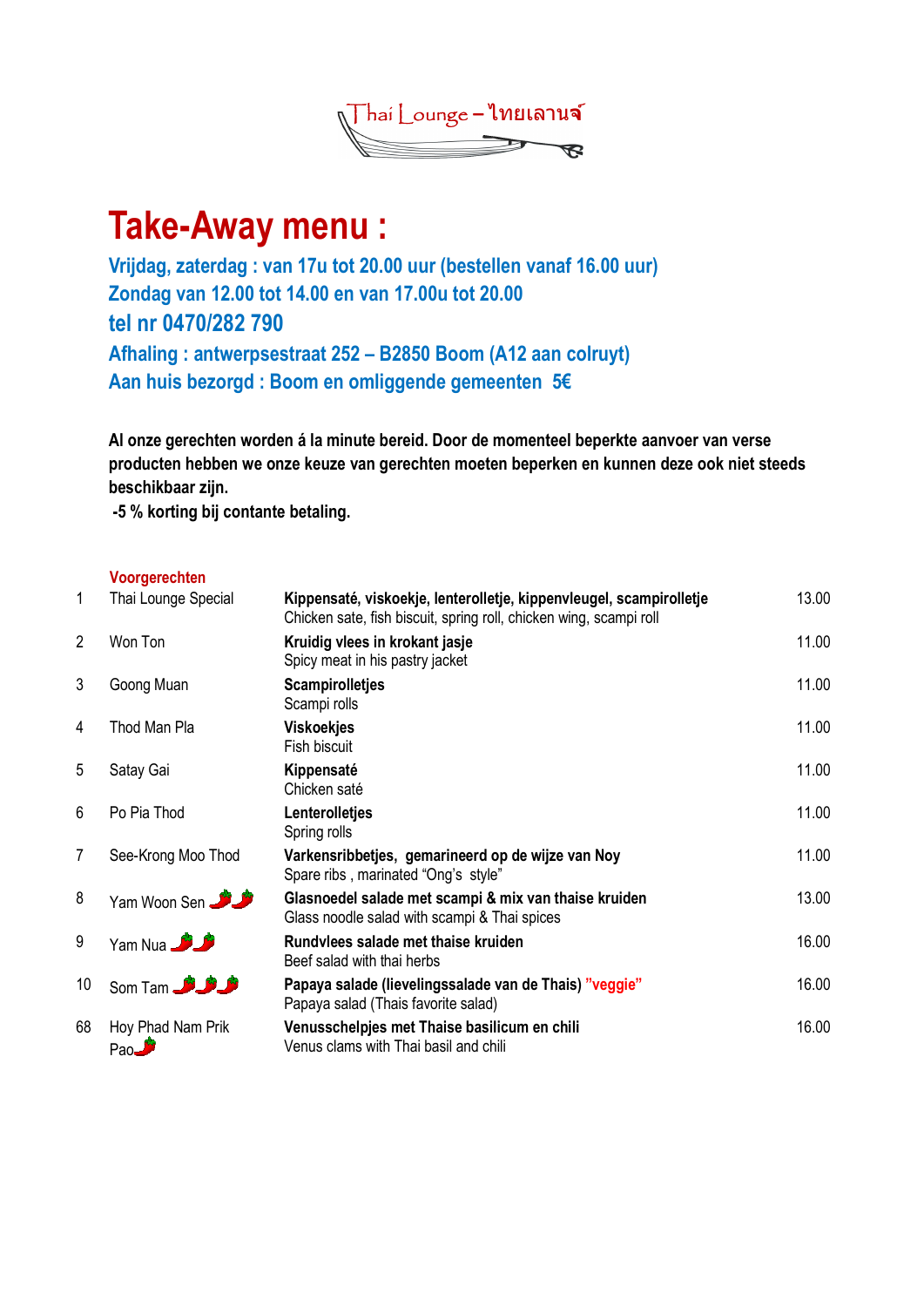

### Soepen

| 11 | Tom Kha Thalee                    |        |
|----|-----------------------------------|--------|
|    | 12 Tom Kha Gai / Het              | S<br>٢ |
|    | 13 Tom Yam Goong / Nua /<br>Gai S | F      |

- 14 Poh Taek Pikante soep met 2014 Poh Taek Pikante soep met zeevruchten met zeevruchten soep met 2014 Pohle<br>H
- 15 Gaeng Jued Woon Sen / Gai / Phak

## Specialiteiten Thai **Lounge**



## Curry gerechten

| 17 | Choo Chi Goong / Pla                      |
|----|-------------------------------------------|
| 19 | Gaeng Keow Wan Goong<br>88<br>$/$ Gai $-$ |
| 20 | Gaeng Garee Goong /<br>Gai                |
| 21 | Gaeng Pet Gai                             |
| 22 | Gaeng Massaman Nua                        |
| 24 | Panaeng Gai / Nua / Moo                   |
| 25 | Gaeng Phak                                |
|    |                                           |

|    | <b>OUGNEIL</b>        |                                                        |       |
|----|-----------------------|--------------------------------------------------------|-------|
| 11 | Tom Kha Thalee        | Soep met kokosmelk en zeevruchten                      | 13.00 |
|    |                       | Cocos soup with seafood                                |       |
|    | 12 Tom Kha Gai / Het  | Soep met kokosmelk en kip of champignons "veggie"      | 12.00 |
|    |                       | Cocos soup with chicken or mushrooms                   |       |
| 13 | Tom Yam Goong / Nua / | Pikante soep met scampi's of rundvlees or kip          | 12.00 |
|    | Gai <b>Card</b>       | Hot and sour spicy soup with scampi or beef of chicken |       |
| 14 | <b>Poh Taek</b>       | Pikante soep met zeevruchten                           | 16.00 |
|    |                       | Hot and Sour spicy soup with seafood                   |       |
| 15 | Gaeng Jued Woon Sen / | Glasnoedel soep met kip of groenten "veggie"           | 11.00 |
|    | Gai / Phak            | Glass noodle soup with chicken or vegetables           |       |
|    |                       |                                                        |       |

| Rundvlees salade met Thaise kruiden                    | 22.50 |
|--------------------------------------------------------|-------|
| Beef salad with Thai herbs                             |       |
| Vis en inktvis, Thaise basilicum, bamboo in rode curry | 23.00 |
| Fish, squid, Thai basil, bamboo in red curry           |       |
| Lamskoteletjes met massaman curry                      | 26.00 |
| Lamb chops with massaman curry                         |       |
| Sint jacobsvruchten in rode curry                      | 25.00 |
| Scallops in red curry                                  |       |
| Eenden salade met Thaise kruiden en ananas             | 24.00 |
| Duck salad with Thai herbs and pineapple               |       |

| 17 | Choo Chi Goong / Pla    | scampi's of vis in rode curry                                | 21.00 |
|----|-------------------------|--------------------------------------------------------------|-------|
|    |                         | Scampi's or fish in red curry                                |       |
| 19 | Gaeng Keow Wan Goong    | Scampi's of kip in groene curry met Thaise aubergine         | 21.00 |
|    | / Gai <b>3 3</b>        | Scampi's or chicken in green curry with egg plant            |       |
| 20 | Gaeng Garee Goong /     | Scampi's of kip in gele curry met ui en aardappelen          | 21.00 |
|    | Gai                     | Scampi's or chicken in yellow curry with onion and potatoes  |       |
| 21 | Gaeng Pet Gai           | Kip in rode curry met bamboe en thaise kruiden               | 21.00 |
|    |                         | Chicken in red curry with bamboo and Thai herbs              |       |
| 22 | Gaeng Massaman Nua      | Rundvlees in massaman curry met ui, aardappelen en tamarinde | 21.00 |
|    |                         | Beef in massaman curry with onion, potatoes and tamarind     |       |
| 24 | Panaeng Gai / Nua / Moo | Thai style curry met kip of runds- of varkensvlees           | 20.50 |
|    |                         | Thai style hot curry with chicken or beef or porc            |       |
| 25 | Gaeng Phak              | Curry naar keuze met groenten "veggie"                       | 16.00 |
|    |                         | Curry of choice with vegetables                              |       |
| 23 | Gaeng Paa Nua           | Rundvlees in pikante rode curry (°) met Thaise groenten      | 21.00 |
|    | ٥٩ فرقل                 | Beef in red hot curry with mixed Thai vegetables             |       |
|    |                         | (°) Curry gerecht met rode curry paste zonder cokokosmelk    |       |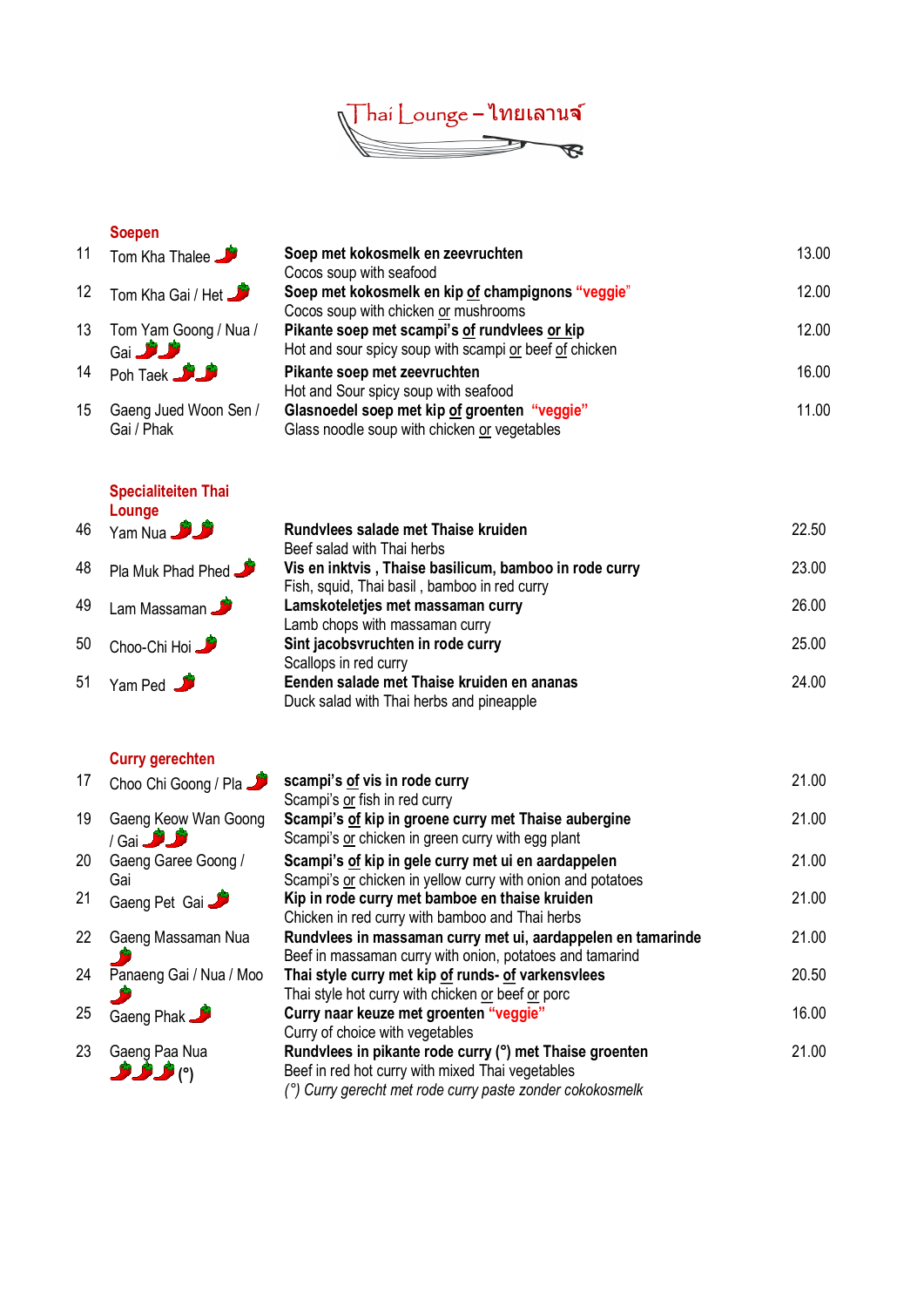

#### Thaise specialiteiten

| 27 | <b>Phad Thalae</b>       | Zeevruchten en groenten in een kruidige bouillon                   | 23.00 |
|----|--------------------------|--------------------------------------------------------------------|-------|
|    |                          | Seafood and vegetables in a spicy broth                            |       |
| 28 | Goong Ob Woon Sen        | Scampi's uit de oven met glasnoedels in bouillon                   | 21.00 |
|    |                          | Scampi's from the oven with glass noodles in broth                 |       |
| 31 | <b>Pla Rad Prik</b>      | Victoriabaars gebakken in chili saus                               | 20.50 |
|    |                          | Victoria perch with chili sauce                                    |       |
| 33 | Nam Tok Pla / Nua / Moo  | Victoriabaars of runds- of varkensvlees met Thaise kruiden         | 20.50 |
|    | نۇر ئۇرى                 | Victoria perch or beef or porc with dry chili, mint and Thai herbs |       |
| 34 | Lap Moo / Gai / Nua      | Gehakt varken of kip of runds met chili en Thaise kruiden          | 20.50 |
|    | "Chiang Mai Style"       | Porc or chicken or beef in strong hot chili with Thai herbs        |       |
|    | <b>Being the Co</b>      |                                                                    |       |
| 35 | Phad Gapraw Gai / Moo /  | Kip of varkens- of rundsvlees met Thaise basilicum                 | 19.50 |
|    | Nua <b>Judit</b>         | Chicken or porc or beef with Thai basil                            |       |
| 36 | Gai Phad Met Ma          | Kip met chili en cashew noten                                      | 19.50 |
|    | <b>Muang Draw</b>        | Chicken with chili and cashew nuts                                 |       |
| 37 | Gai Phad King            | Kip met gember                                                     | 19.50 |
|    |                          | Chicken with ginger                                                |       |
| 38 | Pla / Goong / Gai / Moo  | Vis, scampi's, kip of varken gewokt met knoflook en peper          | 20.50 |
|    | Thod Krathiem Prik Thai  | Fried fish or scampi's or chicken or porc with garlic and pepper   |       |
| 39 | Nua Pad Nam Man Hoi      | <b>Rundsvlees met oestersaus</b>                                   | 20.50 |
|    |                          |                                                                    |       |
|    |                          | Beef in oystersauce                                                |       |
| 40 | <b>Phad Phak Ruammit</b> | Groenten in de wok met oestersaus "veggie"                         | 16.00 |
|    |                          | Mixed vegetables in oystersauce                                    |       |

| ×<br>w<br>۰.<br>. .<br>× |
|--------------------------|
|--------------------------|

|    | ----                 |                                            |       |
|----|----------------------|--------------------------------------------|-------|
| 41 | Gaeng Pet Ped Yang   | Eend in rode curry met ananas              | 23.00 |
|    |                      | Duck in red curry with pineapple           |       |
| 42 | <b>Phad Keow Wan</b> | Eend gebakken in groene Curry met ananas   | 23.00 |
|    | <b>Phed Sapparot</b> | Duck in Green Curry with Pineapple         |       |
|    | ثلاثل                |                                            |       |
|    | 51 Yam Ped           | Eenden salade met Thaise kruiden en ananas | 23.00 |
|    |                      | Duck salad with Thai herbs and pineapple   |       |
|    |                      |                                            |       |
|    |                      |                                            |       |
|    | $7 - 1 - 1$          |                                            |       |

|     | Zoet zuur  |
|-----|------------|
| 43. | Pla / Goor |

| Pla / Goong / Gai / | Victoriabaars of scampi's of kip of varken in zoet-zuur         | 20.50 |
|---------------------|-----------------------------------------------------------------|-------|
| Moo Prew Wan        | Victoria perch or scampi's or chicken or porc in sweet and Sour |       |